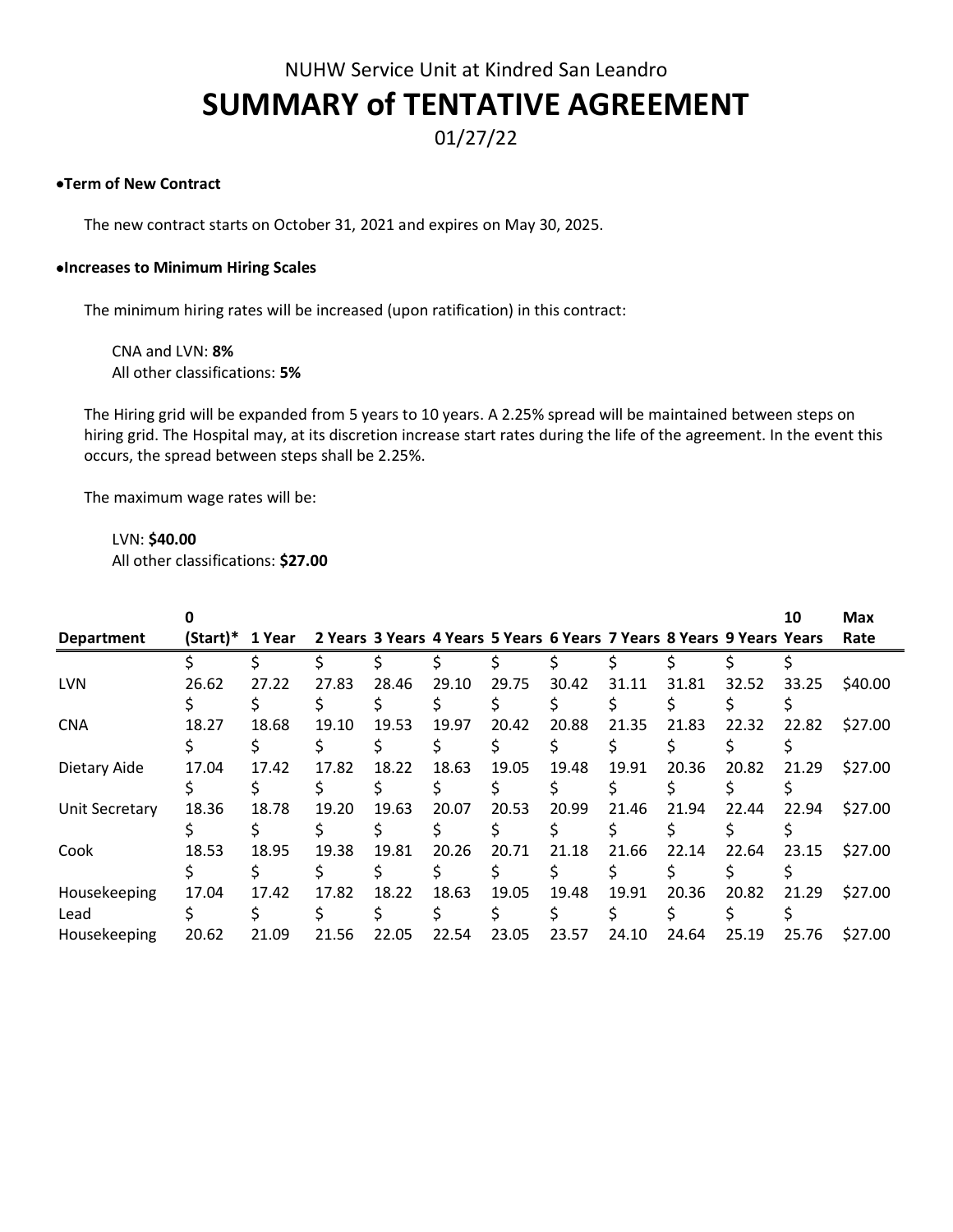#### •**Wage Increases**

*FT/PT = full-time and part-time PD = per diem*

*Total wage increases (see specifics below)*:

FT/PT employees with 10+ years of service: **12.25%** over 3 years FT/PT employees with 5-9 years of service: **10.5%** over 3 years FT/PT employees with less than 5 years of service: **9%** over 3 years PD employees: **2%** over 3 years

\**All increases are effective the first full pay period after the first of the month*

#### *First year (wage increases)*:

June 2022: **3% wage increase** for FT/PT employees with 6+ months of employment June 2022: **0.5% wage increase** for PD employees

#### *First year (market adjustments)*:

June 2022: **1% wage increase** for FT/PT with 10+ years of service June 2022: **0.5% wage increase** for FT/PT with 5-10 years of service

#### *Second year (wage increases)*:

June 2023: **1.5% wage increase** for FT/PT employees with 6+ months of employment December 2023: **1.5% wage increase** for FT/PT employees with 6+ months of employment June 2023: **0.5% wage increase** for PD employees December 2023: **0.5% wage increase** for PD employees

# *Second year (market adjustments)*:

December 2023: **1% wage increase** for FT/PT with 10+ years of service December 2023: **0.5% wage increase** for FT/PT with 5-9 years of service

# *Third year (wage increases)*:

June 2024: **1.5% wage increase** for FT/PT employees with 6+ months of employment December 2024: **1.5% wage increase** for FT/PT employees with 6+ months of employment June 2024: **0.5% wage increase** for PD employees

# *Third year (market adjustments)*:

December 2024: **1.25% wage increase** for FT/PT with 10+ years of service December 2024: **0.5% wage increase** for FT/PT with 5-9 years of service

Employees who are at or above the maximum rate on the hiring scales shall still receive the wage increases listed above. However, after **January 1, 2025**, these employees shall, in lieu of wage increases, receive a lump-sum bonus equal to the amount of the wage increase for all hours worked since the last wage increase.

# •**Sick Pay**

On January 1, 2023, each benefited employee will receive an additional **1% wage increase.**

Beginning in 2023, each benefited employee will stop receiving the additional 3 days of paid sick leave. Per diem employees, however, will continue to have available to them 3 days of paid sick leave under California law.